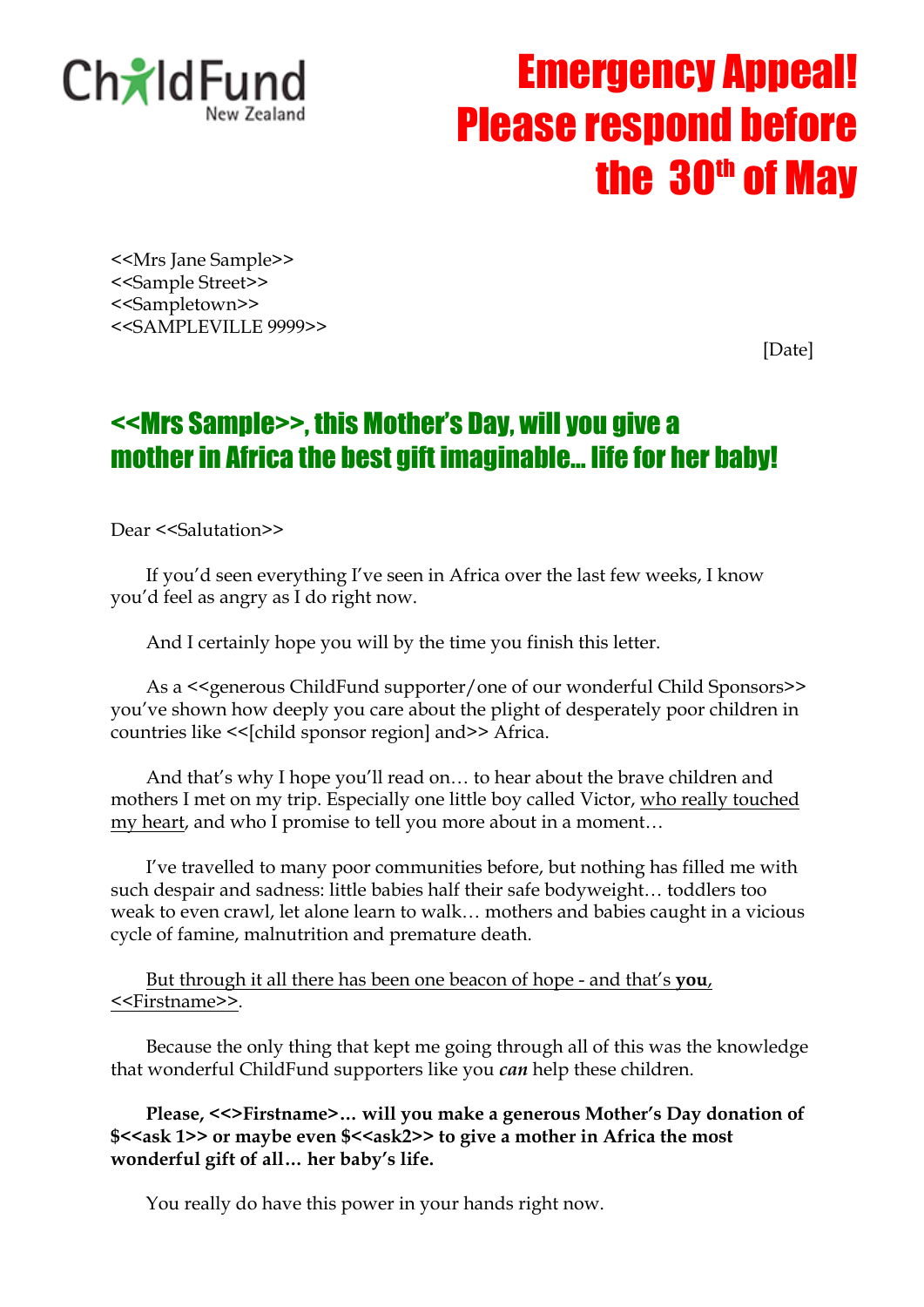I urgently need your help right now, because without the support of kindhearted Kiwi supporters like you… the shocking truth is that more babies will die tragically from wholly preventable causes.

Here's a glimpse of some of the tragedies that occur every day in Africa…

- *… more than 3,000 newborn babies die*
- *… 700 mothers die in childbirth or from pregnancy related complications*
- *… and another 9,600 little ones between one month and five years die too*

Every single day!

Just hearing these shocking facts almost had me in tears even before I set out on my last trip. But actually seeing the conditions that these mothers and babies struggle through with my own eyes filled me with a deep determination to do something about it as soon as I got home.

And that's why I'm writing to you now <<Firstname>>...

### **Because the truth is that two thirds of these newborn deaths could be**  prevented, and your gift of \$<<ask1>> or even \$<<ask2>> this Mother's Day could **help us make that happen!**

Here's the most important lesson I learned during my trip… it's often the simplest and most inexpensive things that save babies lives.

Something as simple as a treated mosquito net can protect a baby from malaria - Africa's single deadliest killer. And one net costs just \$4.50!

Or UNIMIX porridge. Just \$31 worth of this highly nutritious supplementary food can sustain a nursing mother and her baby for three whole months!

Simple things… like a \$75 First Aid Kit, which a community health worker trained in midwifery could use to dramatically improve the survival chances of both newborns and their mothers… for many months!

#### **Please <<>Firstname>>, will you send an urgent and generous donation of \$<<ask1>> or even \$<<ask2>> this Mother's Day? Because your gift will help to save mothers and babies in Africa from tragic and preventable deaths.**

Little Victor, who I mentioned to you earlier on, is a first-hand example of a child who needs your help right now.

I call him "little" Victor, because although he's 13 months old, he's so small and thin that he looks half that age. By now, he should be learning to walk… but the truth is he's still too weak even to crawl.

As I spoke to his mother, Eunice, he sat unmoving on her lap. I couldn't even get a hint of a smile out of him. His eyes were dull. He had a nasty skin rash, and his head seemed simply too big for his poor wasting little body. I was so terribly sad to see.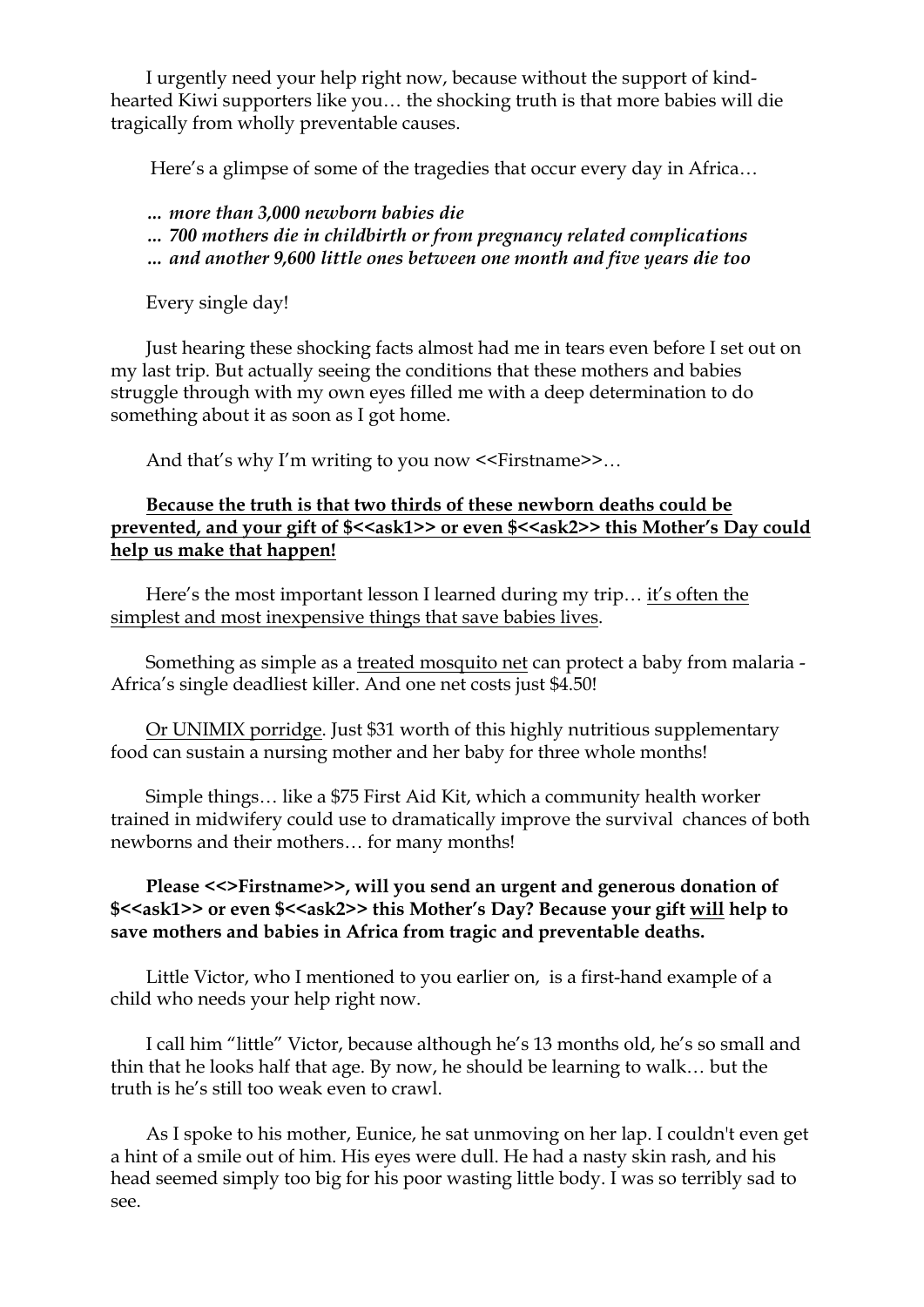Like any young Kiwi mum, Eunice held her baby gently as she explained her family's desperate situation.

From his first days of life Victor was weak, and he did not grow well. For a while he had worms and lost a lot of weight. At five months old, he weighed just 4 kilos! Most New Zealand babies reach 4 kilos before they're even one month old.

#### **The reason for Victor's critically low weight and poor health is simple… Eunice is so badly malnourished herself, that she is unable to produce enough breast milk to nurse him adequately.**

Drought has devastated the area where they live. Their crops have failed again, and again. All their livestock have starved to death. And Eunice has five mouths to feed on only 100 Kenyan Shillings a week. That's the equivalent of just \$1.90 a week in a country where a small carton of milk costs more than a dollar.

#### **As a result the family only has enough for one meal every other day!**

This is the reason Victor is so small. Why he cannot walk yet. Why he doesn't have the strength to crawl, or even to smile!

However, there is some good news…

With your help today we can provide mothers like Eunice with UNIMIX porridge. With 400 calories for every 100g of UNIMIX, this high-nutrition food supplement can help mothers to produce the milk their babies need. And UNIMIX is also a wonderful supplement for weaning babies too. So there is hope.

But… without emergency intervention like this, I shudder to think what might happen to families like these. I fear they would simply die. And I'm genuinely **afraid that for many it might be too late.**

That's why I put pen to paper the moment I got back from Kenya to write you this letter. My desperate plea for help for these innocent children!

Because every single day that goes by is critical...

… please <<Firstname>>, please will you help me to rush life-saving UNIMIX porridge supplies to mothers and babies like Eunice and Victor before it's too late?

#### **Just \$31 of UNIMIX is enough to give a nursing mother like Eunice the strength she needs to feed her baby properly for three whole months! Just think of the babies you could save from the threat of malnutrition and death with your life**saving gift of \$<<ask1>> or even \$<<ask2>> today.

I know that your help today will make a real difference - because I've seen with my own eyes the difference individual donations can have…

… and the difference is life.